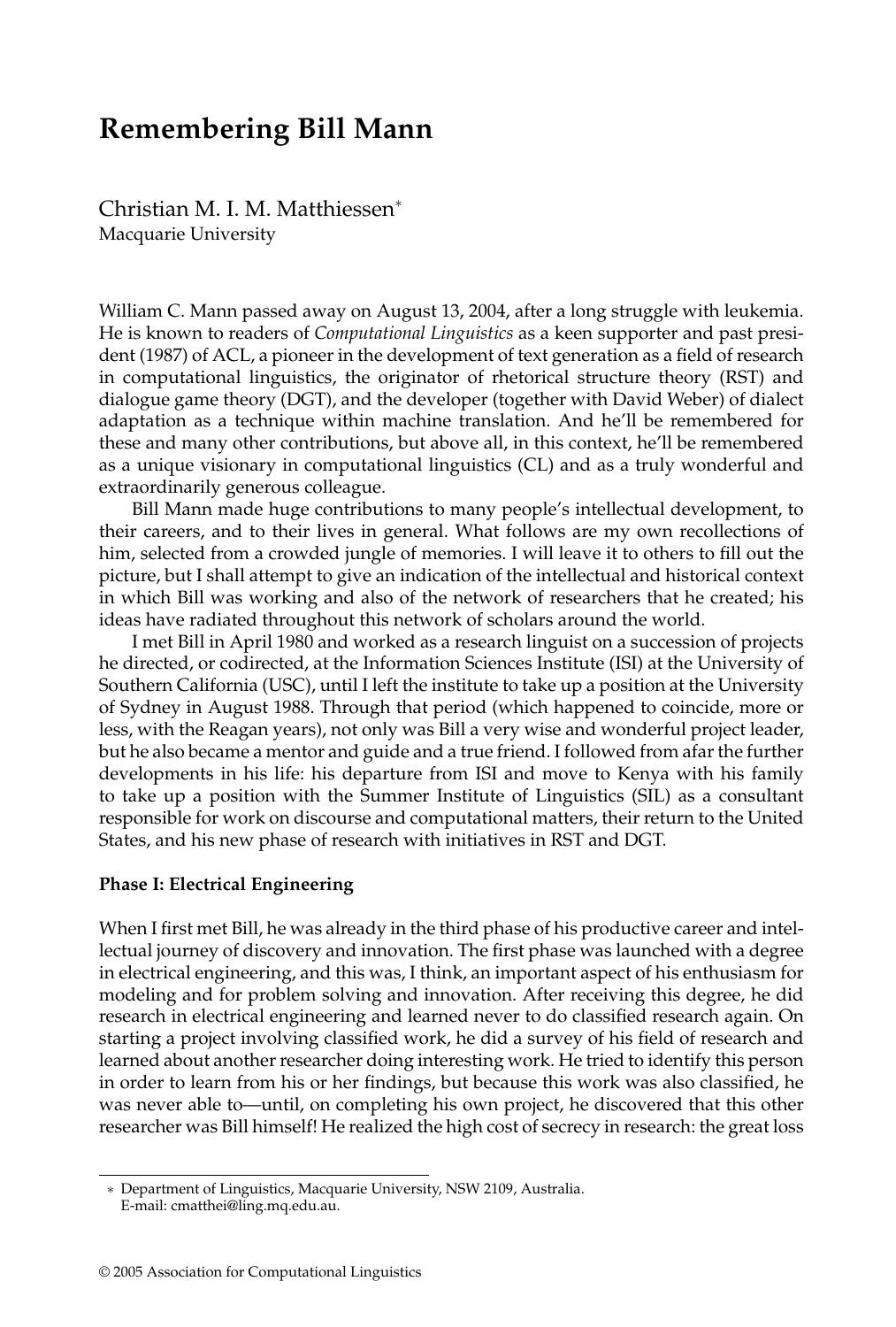of information and also the lack of the benefits of peer review. His own approach came to be just the opposite: He championed the development of reusable, shareable resources.

# **Phase II: Artificial Intelligence**

The second phase started when Bill went back to school to get a Ph.D. in artificial intelligence (AI)/computer science at Carnegie Mellon University. His thesis advisors were two of the founding fathers of AI and contributors to cognitive science, Herbert A. Simon (1916–2001) and Allen Newell (1927–1992). Bill's post-Ph.D. work at ISI did not pursue this AI research directly, but he made good use of AI techniques and tools, including goal pursuit, planning models, and knowledge representation. It was at some time during this second phase, I think, that Bill came across and read the later work by Ludwig Wittgenstein. It had a profound influence on him, as it has had on a number of other scholars coming from a logical and philosophical background rather than a rhetorical and anthropological one. Bill came to give language a much more central place than it had been given in the mainstream of AI and cognitive science, characterizing it as the most powerful human resource for knowledge representation and emphasizing the centrality of communication. Inspired by Wittgenstein, he developed his dialogue game theory, concerning exchanges in dialogue, in the late 1970s (Mann 1979). But this already takes us into Phase III.

# **Phase III: Computational Linguistics**

The third phase started in the mid-1970s with Bill's position as a computational linguistics researcher at ISI, a nonprofit research institute founded by Keith Uncapher (1922–2002) in 1972 (together with a small group of people who'd all been at RAND) in association with the University of Southern California. By the time I joined ISI in 1980, it had developed into a major research center. It was a very stimulating and exciting research environment, with cutting-edge research into VLSI design, network protocols, and so on. It played a central role in the development of ARPANET and its successor, the Internet, with key contributions by Jon Postel (1948–1998), a brilliant, soft-spoken researcher at ISI.

Bill was part of the generation of researchers who transformed ISI into a major research center, contributing a minor but significant strand of computational linguistics research to the major research strands within ISI. By the end of the 1970s, he had, as already mentioned, developed dialogue game theory. He had also, together with Jim Moore, developed an early text generation system, the Knowledge Delivery System (KDS). This experimental system played a significant role in Bill's subsequent major work on text generation. And outside the framework of his ISI research activities, he had started his work together with linguist David Weber on computer-assisted dialect adaptation (e.g., Weber and Mann 1979). This work was to be applied to dialects of Quechua (Kasper and Weber 1986), a language for which Weber was to produce a major reference grammar (Weber 1989). This activity was linked to the Summer Institute of Linguistics, a connection that was to become much more central in Bill's Phase IV work in the 1990s.

# **Into Text Generation**

Around 1980, Bill was preparing to start a major new research effort in text generation with funding from the Air Force Office of Scientific Research. At the time, text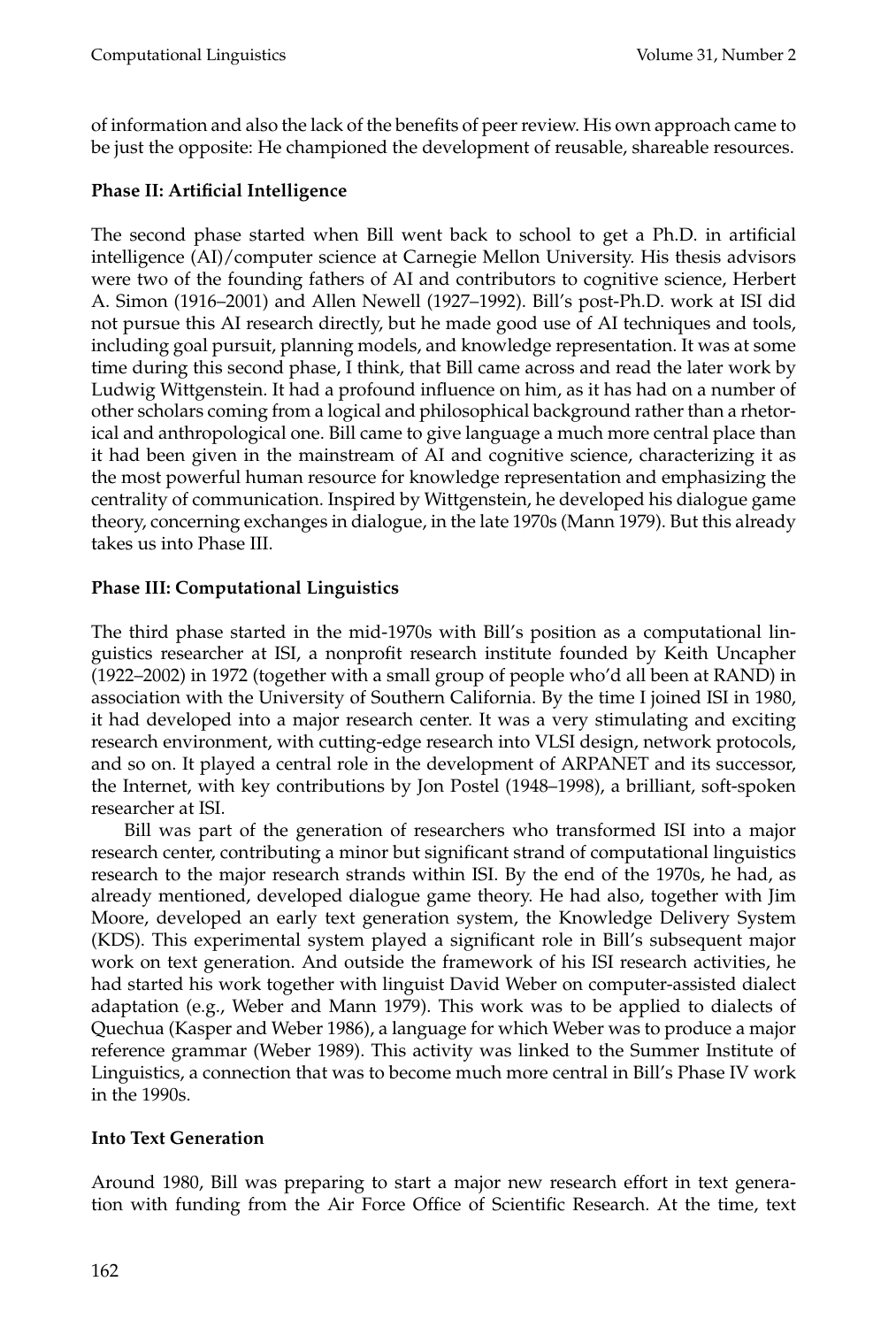generation was not a developed part of the computational linguistics research spectrum; the main concern in computational linguistics was with parsing and text understanding and forms of representation needed to support these (like transition networks for grammars and knowledge representation for semantics). Machine translation research had had to retreat in the United States and had also been affected negatively in other places after the disastrous ALPAC report in the mid-1960s and was only just beginning to make a comeback.

After various debates in the 1970s, computational linguists had clarified a number of issues fundamental to the modeling of language and to the processing of text. One key issue was the nature of knowledge representation: in the choice between procedural approaches and declarative ones, there was a growing consensus in favor of declarative forms of representation, since such representations could be used by processes of different kinds. This was important to the development of knowledge bases for text generation and also for the move away from representations of grammar with a built-in procedural orientation to parsing (ATNs) toward declarative representations allowing specifications of grammars to serve as resources in both parsing and generation—a move pioneered by Kay (1979) with his functional unification grammar. There were other advances in knowledge representation. After Woods's (1975) critique of the early free-for-all in work with semantic networks, the epistemological status of such networks had been clarified (e.g., Brachman 1979), but the complementarity of frame-based inheritance networks and logic-based representations had not yet been worked out.

At the same time, there were unresolved questions—centrally, the contrast between generalists and particularists (advocates of special-case solutions). This contrast had at least two independent, but often linked, manifestations: a higher-level one and a lower-level one. At the higher level, generalists were oriented toward logical resources, relying on reasoning from first principles (this being seen as the investigation of general intelligence launched by the founders of AI), whereas the particularists were oriented toward experiential resources, relying on repertoires of schemata or scripts representing chunks of experience. At the lower level, generalists favored grammatical approaches to natural language processing, whereas particularists favored lexical approaches (going back to Becker [1975]).

Bill had picked his own way through these various issues: He favored declarative forms of representation, choosing Brachman's KL-ONE as the first knowledge representation system (later to be replaced by NIKL and still later by LOOM) and Halliday's systemic functional grammar, and he tended to favor generalist solutions. He also anticipated certain later developments in NLP: He invested in the creation of large-scale reusable linguistic resources and based the computational design on the investigation of naturally occurring texts.

In the early development of text generation, there were three long-term initiatives that played a significant role: Dave McDonald's MUMBLE system, Kathy McKeown's TEXT system, and Bill's Penman system. Text generation grew significantly as a field of research during the 1980s with a succession of biannual generation workshops (one of which Bill helped organize in a very memorable location: the USC Marine Biology Institute on Catalina Island, in 1988). From his experience with KDS, Bill drew the conclusion that the generation system to be built would need a large-scale, linguistically motivated grammar and consequently also linguists on the research team. This conclusion was supported by the success of Davey's (1978) Proteus text generator and Bill's analysis of the first 20 years or so of CL. He had asked himself why progress was relatively slow in CL and, surveying the field, he concluded that two related problems were (1) that each new project tended to have to start from scratch, because there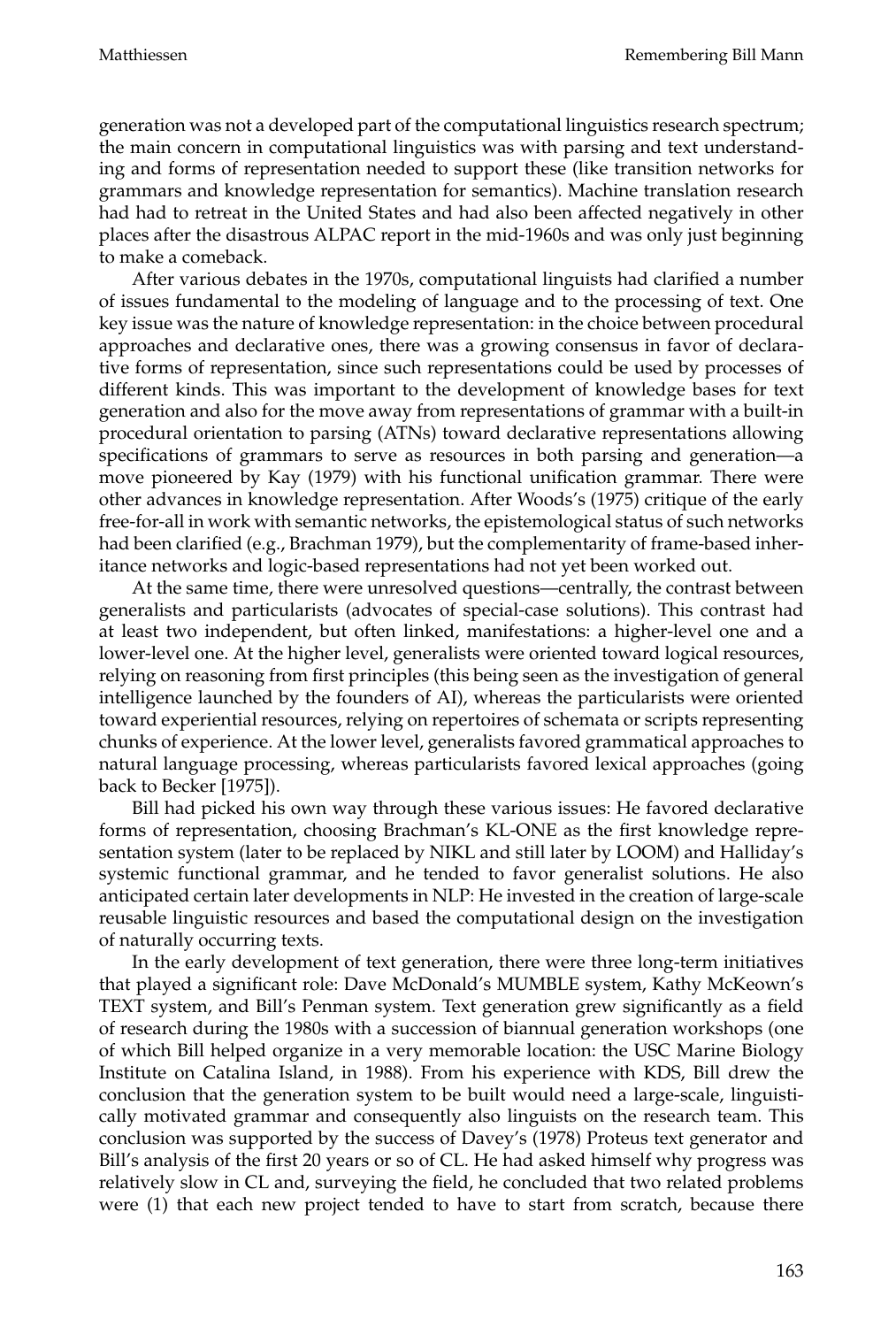was little effort given to developing reusable general-purpose resources, and (2) that linguistically motivated accounts did not inform CL enough.

The challenge was finding such a large-scale, linguistically motivated grammar for the new generation system to be developed. At the time, most of the grammars in CL had been designed for parsing and text understanding. These were not reversible and not well adapted to the meaning-oriented view of grammar needed in generation, so with David Weber's help, Bill surveyed the state of the art in linguistics, looking for an approach to grammar that was meaning-oriented and thus adaptable to text generation and that came with a reasonably comprehensive description of the grammar of English. Comprehensiveness was not part of the agenda of Chomsky's generative grammar, at that time the dominant type of grammar in linguistics. Generative semantics appeared to be of potential interest, but no comprehensive descriptions were available (and it was going out of fashion in any case).

## **Bill Mann and Michael Halliday: Nigel**

The one candidate that Bill judged as holding out great promise for his project was Michael Halliday's systemic functional grammar (SFG): a judgment which was also supported by the research systems using SFG developed by Winograd (1972), who had studied with Halliday in London in the 1960s, and Davey (1978). So with David Weber's help, Bill advertised for a research linguist who had expertise in the area of SFG. I was lucky enough to see a copy of this ad on the notice board in the UCLA Linguistics Department, where I was on a one-year scholarship in 1979–1980 from Lund University in Sweden. Michael Halliday and Ruqaiya Hasan were at the time on sabbatical at Stanford University; by the time I had seen and responded to the ad, they had moved down to UC Irvine, where Halliday had been invited by Nick Colby and was giving a 10-week course on SFG. I had been attending the weekly lectures for a while, spending four hours on the bus in each direction between Los Angeles and Irvine. When I first talked with Bill on the phone, I asked him if he knew that Halliday was "in town." He didn't but was delighted to hear the news and suggested we drive down together to attend the remaining lectures. So my long bus journeys were replaced by wonderful rides with Bill—the first of many memorable trips we undertook together in North America, Europe, and Australia. Halliday's lectures convinced Bill he'd made the right choice in terms of linguistic theory and description.

The end result was that Bill asked Michael Halliday to serve as a consultant on the new project and hired me as a research linguist. Michael was impressed with Bill's conception of language in relation to computing and with linguistics in relation to computer science and accepted Bill's invitation. He wrote later that, against the background of his experience with computing in the 1950s and 1960s, he had asked Bill at the time of this early discussion: "How much would I have to 'simplify' (that is, distort) the grammar in order to make it computable?" Bill answered: "If I can't compute your grammar, I'll have to learn how," later adding, "I don't always understand why linguists describe things the way they do; but I have come to realize they always have a reason." This was a distinctive feature of Bill's scholarship: He didn't let the current versions of computational representations and implementations constrain linguistic theory or his use of it, and he was prepared to work as hard to understand functional linguists as AI researchers developing medical expert systems were to understand doctors.

Nick Colby generously gave us a flying start. As an innovative anthropologist, he had arrived at the conclusion that since text provided a key window on culture (an insight systemic functional linguistics had inherited from the anthropologist Bronislav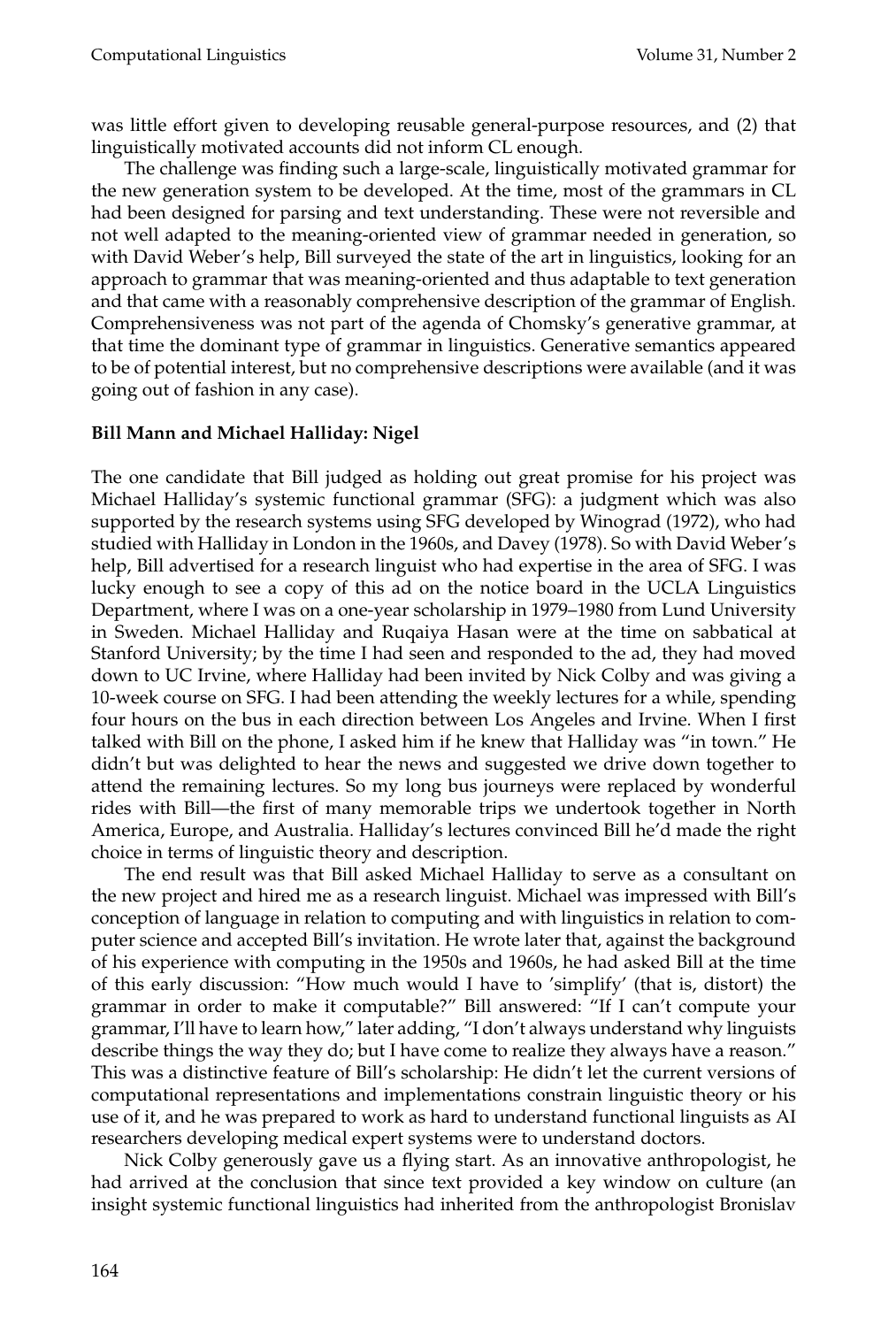Malinowski [1884–1942]), it was essential to develop a computational text analysis system; so as a step in this direction, he hired a computer expert, Mark James, to work with Michael on the development of a computational representation of a systemic functional grammar of English. James developed the representation, and Michael specified an initial clause grammar of around 80 systems. Colby passed this on to Bill's project. Bill guided the further development of this grammar, transforming it into the wellknown Nigel grammar, a key component of the Penman generator he developed at ISI. He organized a mini-workshop on SFG and computation at ISI; one of the participants was Martin Kay, who was working on his functional unification grammar (FUG) at the time. This was just at the beginning of the major expansion of unification-based grammars pioneered by Kay, an expansion that was to include Ivan Sag and Carl Pollard's HPSG and Aravind Joshi's TAG.

By the time I left ISI in 1988, the Nigel grammar had grown to close to 1,000 systems (the documentation of which grew into Matthiessen [1995]). It is now part of the Penman system and John Bateman's freely available KPML system. In this way, Bill's vision of large-scale reusable resources has been realized.

## **Nigel Wallpaper and Penman Drama**

Bill's creative thinking about Penman and the Nigel grammar also included the way they were made accessible and presented. As the Nigel grammar grew in size, he recognized that it would be extremely valuable to have a graphic representation of the full network of systems of which the grammar consisted, thus anticipating the emphasis that was to be placed on visualization in later research. In those days (around 1981), creating such a graphic representation was of course a major challenge; we did not yet have the Xerox and SUN workstations that were to become part of our environment later on. So Bill set to work, guiding one of the team members, Yasutomo Fukumochi (a linguist from UCLA with programming skills), in the development of a layout program for system networks. After several months of hard work, this tool was ready to use. We plotted the full system network using a Techtronix plotter that could handle sheets of about  $70 \times 100$  centimeters, baby-sitting the plotter as it slowly and laboriously drew all the lines that represented the relations making up the system network.

The whole network covered quite a few sheets, and we had to stick them together to create a huge wall chart of the grammar, roughly about  $2.5 \times 5$  meters in size. The problem now was where to display this chart, so Bill managed to convince the person in charge of office space at ISI that we needed a large new office for the chart. The result was truly impressive, and visitors to the project would be fascinated by the "grammar on the wall." As far as I know, this was the first time in the long human history of describing grammars of different languages that the systemic organization underlying grammar had ever been visualized on such a scale, making it possible to see the whole description as far as it had been taken. It became an invaluable map that we consulted in our further development of the Nigel grammar. Bill and I even took the wall chart with us to an international systemic functional congress held at York University in Toronto in 1982. The only place with enough space to mount it was a large hall where it had to cover a fireplace. After that time, the grammar on the wall showed a faint outline of a fireplace!

## **American Quilt: Long-Term Research Achievements**

At ISI, Bill managed to create a long-term research effort out of a succession of projects with different funding sources. The funding sources were military ones, and there were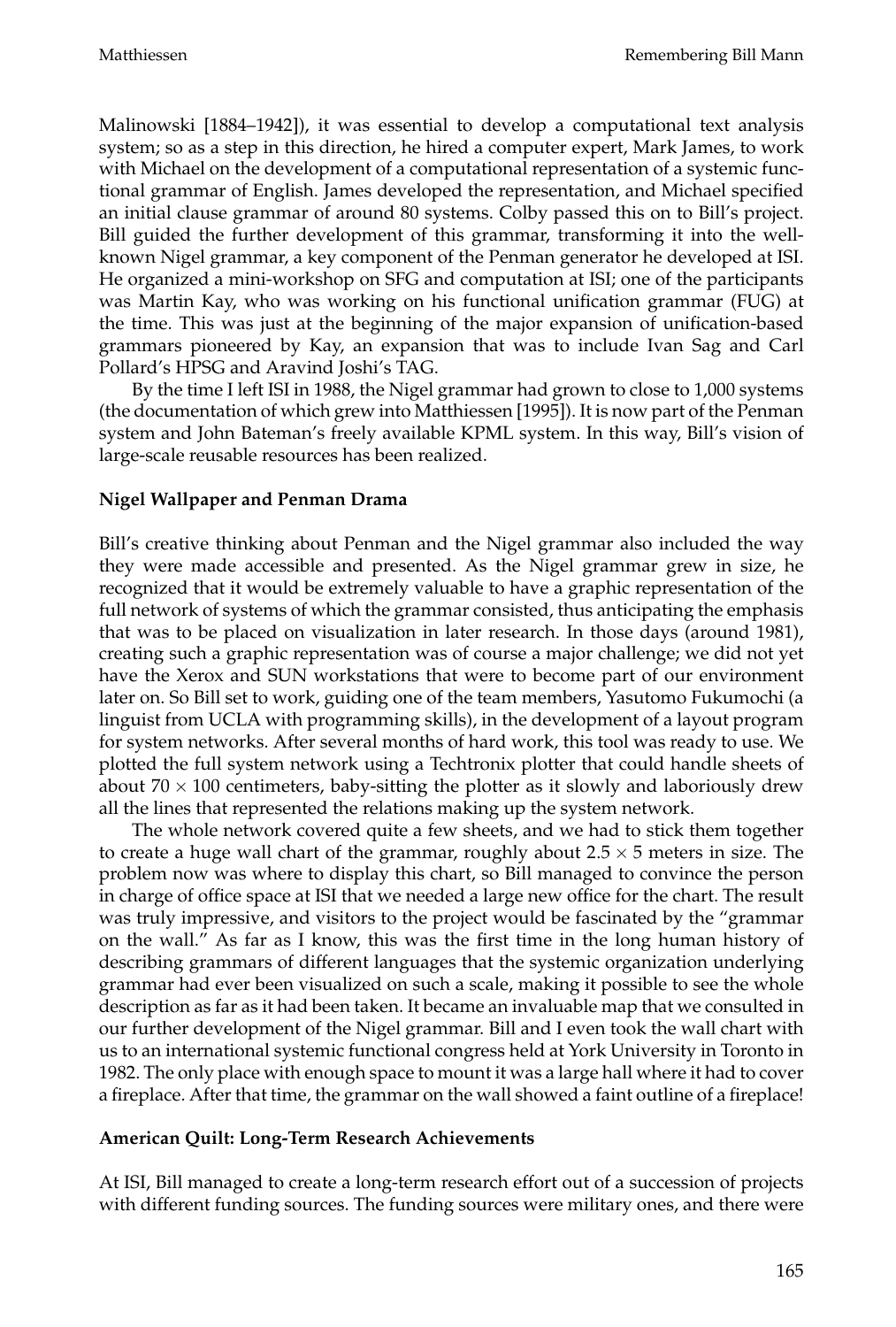different views of the ethics of military funding at the time. Noam Chomsky's view was that it didn't matter where the research funding came from; what was important was what researchers did with their discretionary time. Terry Winograd's view was, as I understood it, that it did matter that funding came from the military, because this strengthened the military channels. Bill's view was that since the military was not well enough organized to make use of this kind of research, the research would benefit the public domain long before the military could do anything with it—and I think as far as our research was concerned, he turned out to be absolutely right. The projects had different specific goals, and they involved various domains (an electronic mail and calendar system, the U.S. 6th fleet, and so on), but Bill was able to keep the general foundation in focus, expanding it quite systematically according to a theoretically and empirically motivated model of language, adding components to the general Penman architecture (Mann 1982) with the Nigel grammar (Matthiessen 1981, 1983) that included RST (Mann and Thompson 1988), an RST text planner (Hovy 1988), inquiry semantics (Mann 1983), the "upper model" (Bateman et al. 1990), and an interface to applications using Penman and SPL (Kasper 1989). (Bill had formulated a moral principle about authorship: Contrary to the common practice in many places, his name would only be included among the list of authors of a publication if he had taken part in the writing, not simply by virtue of the fact that he was project leader. A number of publications cited here are thus heavily indebted to Bill, even though this is not indicated by the list of authors.)

The systemic-functional basis of Bill's research into text generation also inspired and influenced other research into text generation, including, around the mid-1980s, Terry Patten's SLANG generation system, John Bateman's research into Japanese text generation at Kyoto University, Robin Fawcett's development of the GENESYS generation system at Cardiff University and, toward the end of the 1980s and into the 1990s, new research projects using the Penman generator (e.g., TechDoc [Rösner and Stede 1994]; Healthdoc [DiMarco et al. 1995]; Drafter [Paris et al. 1995]) or taking it as a model but extending it (Cross 1991).

#### **Bill Mann and Sandy Thompson: RST**

The research team that Bill led at ISI in 1980 consisted of Jim Moore, Steve Klein, and me, with Michael Halliday as a consultant (and Jane Robinson as a consultant on another project being completed at the time). Over the years the team would contract (both Jim and Steve left ISI) and expand. At times, it was just Bill and me, but most of the time, the team included several researchers.

One key participant was Sandy Thompson, professor of linguistics first at UCLA and then at UC Santa Barbara. Sandy and Bill developed a wonderful friendship and working relationship, with Sandy as a consultant working on our project. The three of us started developing what was to become rhetorical structure theory around 1982, surveying the research on text organization that had been done at the time in computational linguistics (e.g., J. Hobbs), tagmemic linguistics and related work (e.g., R. Longacre, J. Grimes), systemic functional linguistics (e.g., M. A. K. Halliday, R. Hasan, J. R. Martin) and other approaches, and analyzing texts from different text types. Bill was very keen to develop a general account of text organization that could be used in a goal-pursuit model of text planning, which is reflected in the definitions of RST relations; the actual RST planner was developed only later, by Ed Hovy (1988).

Two other linguists, both of whom were Sandy's Ph.D. students, made substantial contributions at the time, becoming part of Bill's "research family" at ISI: Barbara Fox,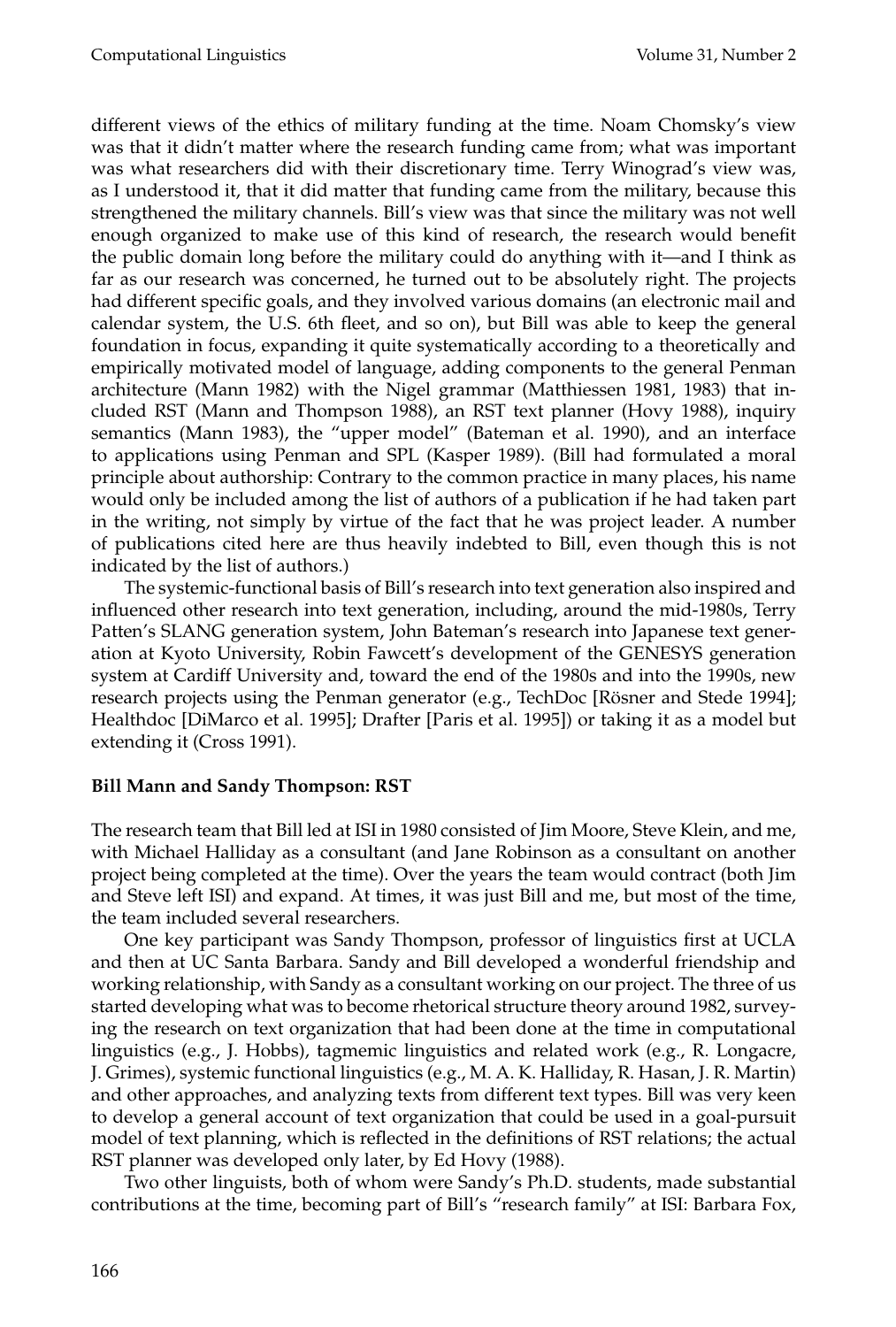who used RST in her Ph.D. thesis (Fox 1987), and Cece Ford. Barbara analyzed texts as long as articles in *Scientific American*, and she reported that these analyses had to be spread out on very large sheets of paper in her living room. Sandy was thus the guiding linguistic light for us at UCLA; she was also David Weber's, Susanna Cumming's, and my Ph.D. supervisor.

Sandy, Bill, and I had never anticipated the interest that RST would generate in both computational linguistics and linguistics more generally. In the 1990s, Daniel Marcu (1997) met the challenge of developing an approach to automatic RST analysis and also made other significant contributions to the computational modeling of RST, and in the 2000s, in Michio Sugeno's laboratory, Toru Sugimoto has used RST to represent the stages in the "translation" from user requests to language-based programming sequences. RST has certainly become another of Bill's lasting contributions to research on language. Bill even experimented with using RST in the production of his own research articles; he reported to me with satisfaction that this method speeded up the writing process—but he added, with a grin, that RST did not make his articles more entertaining. (But entertaining he certainly was, and very good at anecdotes and other story genres, and his presidential address to ACL was a unique contribution: He produced an anthology of language-based humor, organized in such a way as to illustrate the rich range of linguistic phenomena the humor revealed.)

## **Green Flashes and Chinese Food**

Bill created an extraordinary environment of stimulating research, supportive teamwork, and friendship: It would be impossible to identify all the professional and personal friendships that he was midwife and godfather to. Bill had quite a large office at ISI, on the 11th floor of one of the twin office towers in Marina del Rey where ISI is located. His office faced west, with a panoramic view of the Marina del Rey yacht harbor and the Pacific Ocean. We were always welcome in his office, and he kept a supply of Chinese snacks and dry noodle dishes which we were welcome to sample even when he wasn't there—a welcome source of energy during late-night sessions of Penman development. We would often gather in his office at sunset to take in the spectacular southern California sunsets, enhanced in beauty by a combination of natural dust from the desert and L.A. smog, and Bill would tell us about the green flash that often appears just as the sun disappears behind the horizon, delighting in the common transformation of disbelief into surprised recognition when the flash actually appeared. Bill loved Chinese food, and he would regularly take us on lunch or dinner excursions to Chinese restaurants, locally or in Chinatown. This always happened when Michael Halliday visited from Sydney, and these occasions were a special treat, because Michael would order in fluent Mandarin, and delicacies not available on the English menu would appear. Later Bill himself studied Mandarin.

## **Family Man**

Bill and LaDonna, his wife, would also invite us home to welcoming, warm companionship and delicious food. They had three wonderful children, and guests would be part of this loving family for a while. It was very clear how much strength and support they gave one another, which extended to their involvement in the church and its community. Bill was an only child, and he lost both his parents in the 1980s, but his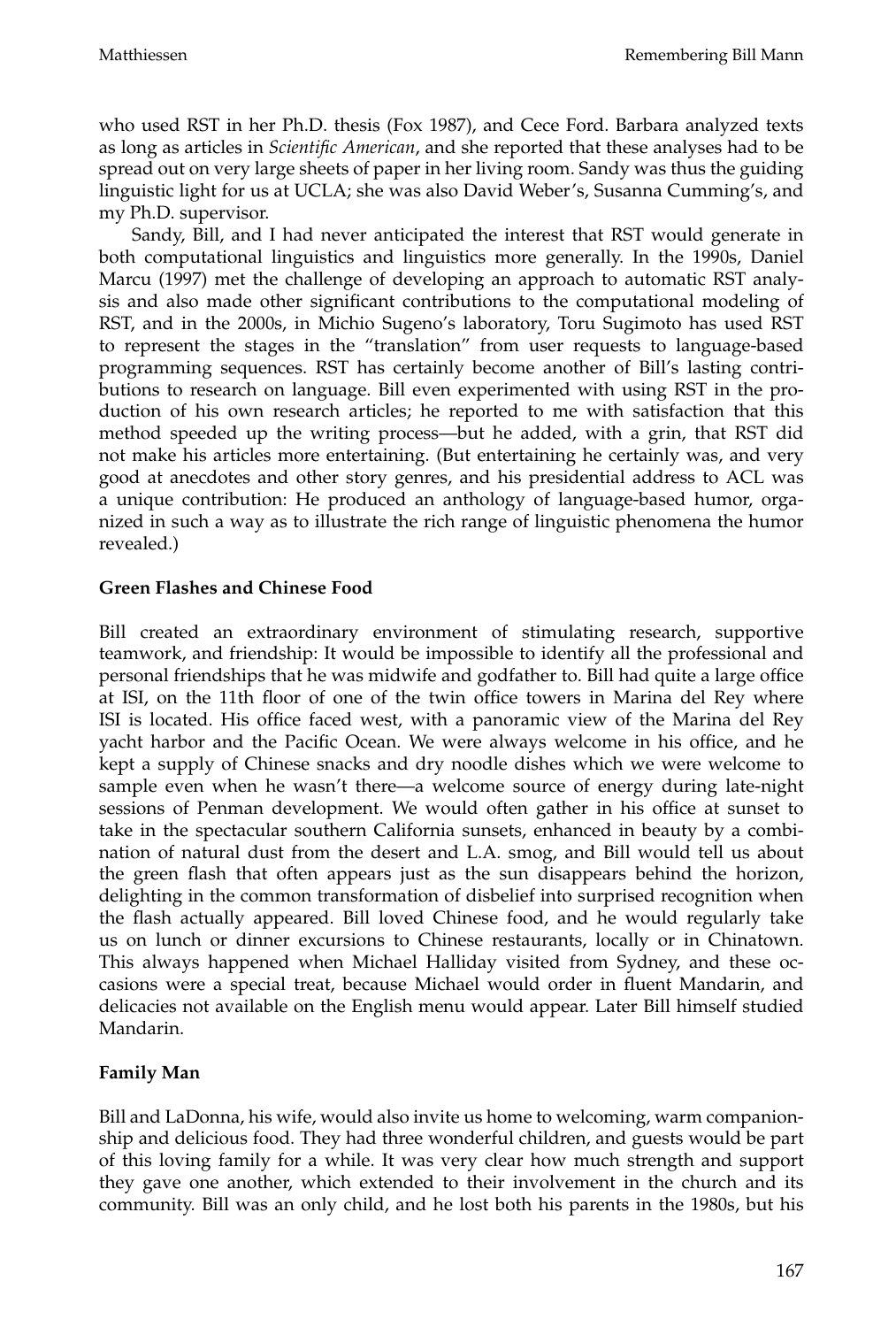faith sustained him and gave him a perspective on the changing phases of life. When his father had passed away, I remember he told me he himself was ready to die—in the sense of being mentally and spiritually prepared, but not in the sense of not wanting to be part of life: Life did seem to be a joy to him, and he made the most of the time he'd been granted.

# **Population Growth**

In the second half of the 1980s, Bill's research team at ISI became quite substantial. During this time, he and Norm Sondheimer (now at the University of Massachusetts) worked together as project leaders, and we were collaborating with a team led by Ralph Weischedel at BBN on a joint system involving both text generation and text understanding. The ISI team now also included John Bateman (a linguist and computational linguist who'd joined us after text generation research at Kyoto University), Ed Hovy (a computational linguist who'd joined after completing his Ph.D. with Roger Schank), Bob Kasper (a computational linguist), Robert Albano and Richard Whitney (computer scientists), Lynn Poulton (a linguist who'd come over from Halliday's department in Sydney to test and improve the Nigel grammar) and Susanna Cumming (a linguist doing her Ph.D. with Sandy Thompson at UCLA). The systems developed at ISI and BBN shared certain resources. While the grammars were distinct, the lexicon was the same; Susanna Cumming masterfully produced lexical specifications that could be used by both the Nigel grammar and the BBN ATN grammar. As part of this bicoastal collaboration, we had memorable workshops in Cape Cod and Palm Springs. By this time, there was also other NLP research at ISI—in particular, research led by Bill Swartout (with a background in expert system explanation) with Cécile Paris (who'd joined ISI after completing a Ph.D. with Kathy McKeown at Columbia) and Johanna Moore (who was working on her Ph.D. at the time); and there was a group developing the LOOM knowledge representation system (led by Robert MacGregor at the time). Cécile and Johanna became key members of our text generation research community at ISI, and drawing on her own previous research, Cecile would contribute, together with John ´ Bateman, to the expansion of the Penman generation capabilities (Bateman and Paris 1991).

## **Bloomington**

Bill's guiding hand was behind these and other developments. At the time when we had started modeling our first domain in the early 1980s, an electronic mail and calendar system, there was no sustained research into ontologies for knowledge bases (or other parts of a system), so there was no general guidance indicating how to model knowledge domains and not enough information of the kind needed in the generation of text. (There was important relevant research to take note of, like Bob Amsler's earlier investigation of implicit organization in the glosses used in *Webster's Dictionary,* revealing implicit taxonomies, and, from another angle, Jerry Hobbs's TACITUS project.)

So Bill telephoned Michael Halliday and me to give us the task of proposing such an ontology. At the time (the summer of 1986), we were in Bloomington, Indiana, Michael to give a course on "grammar in daily life" as part of a semiotics institute and I to attend this and other courses. We set to work on this task, often in cafés, and called the proposal we delivered to Bill "the Bloomington lattice." One key property of this ontology was that it was based on systematic and comprehensive evidence from language, which was in line with Bill's view of natural language as the most powerful knowledge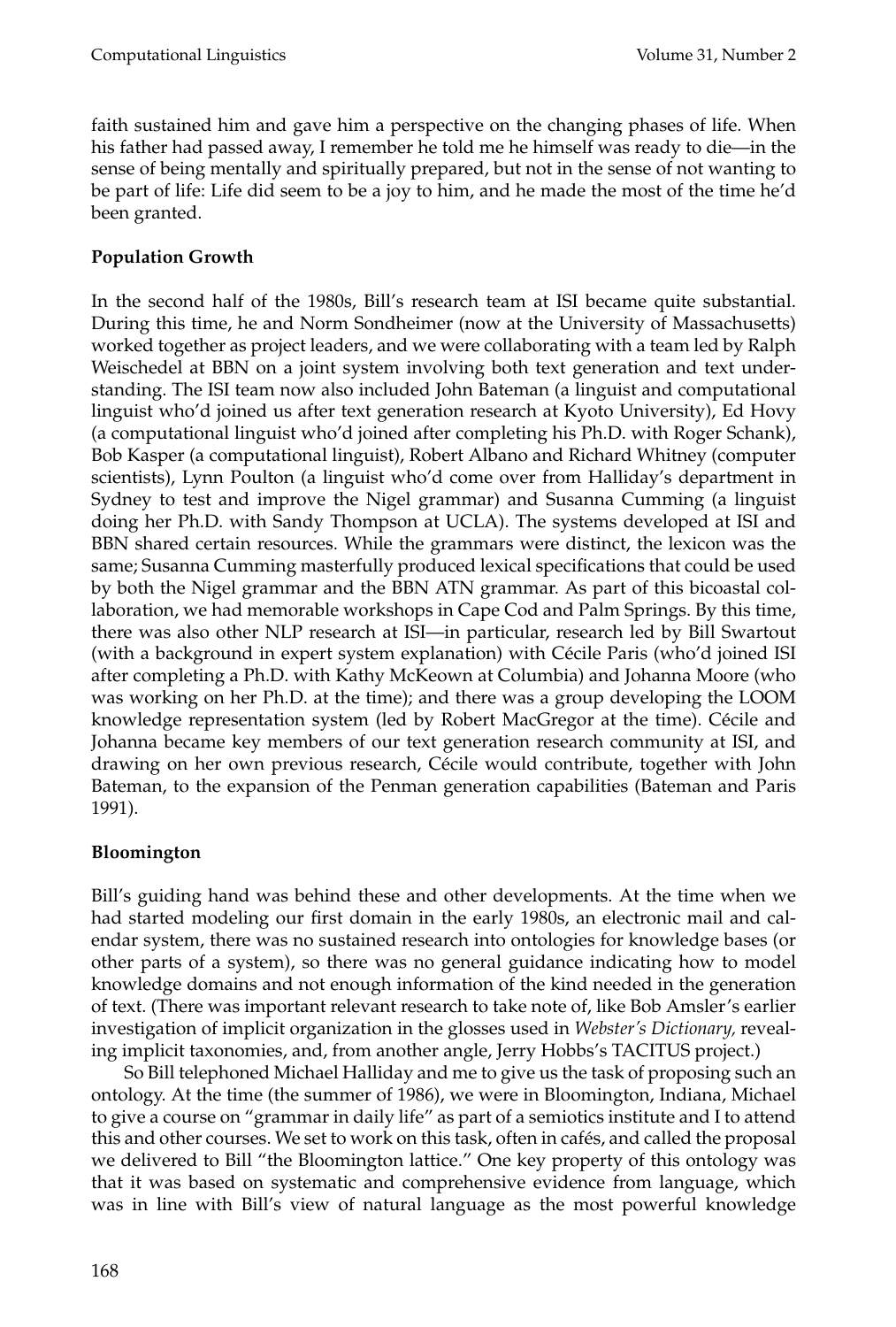representation around. The Bloomington lattice turned into the "upper model" used in the Penman system and a number of other systems as well (Bateman et al. 1990; Matthiessen 1987). It is still being actively used today, for example, in a research effort at the University of Bremen conducted by John Bateman and others involving robotics and natural language processing.

## **Phase IV: Discourse Analysis and Linguistics**

My memories of daily interactions with Bill and his team come to an end with my departure from ISI in August 1988, although Bill and I continued our joint work on RST, one result of which was Mann and Matthiessen (1991). As it happens, 1988 was also the year that the founding director of ISI, Keith Uncapher, retired from that position, and Herbert Schorr took over, bringing with him executive and research experience from IBM. Norm Sondheimer also left in 1988, to become the manager of the Information Technology and Artificial Intelligence Laboratories at the GE Corporate Research and Development Centers. The funding climate for computational linguistics research had already begun to change in the United States. In the late 1970s and early 1980s, Bill had made text generation attractive to potential funding agencies as a technique for knowledge delivery. Now, about a decade later, he tried to sell it as the graphics of the 1990s. But he stayed on at ISI for only another couple of years, because new opportunities and challenges opened up for him, and he was ready to embark on Phase IV of his career, one in which the main motif was to be discourse analysis rather than computational linguistics. He took early retirement from ISI in 1990, and Ed Hovy took over as project leader, continuing the research tradition and opening up new areas of research (including collaborative work on machine translation in the context of the Pangloss system).

Bill's career change in 1990 was a major one: He took up a position as a consultant with SIL and moved with his family to their new base in Nairobi, Kenya, where they stayed until 1996. His time was divided between discourse analysis and translation (where he continued the work on dialect adaptation in African contexts). We had hoped that I would be able to visit, but this never happened, and I learned about this new phase from enthusiastic letters Bill wrote describing the new context and reporting on the new research.

After his return from Africa, Bill focused on linguistic research, continuing work on RST (e.g., Mann and Thompson 2000) and on dialogue games (developing his earlier theory into dialogue macrogame theory), but also pursuing related work on intention and communication, and this could certainly be characterized as Phase V of his intellectual journey. He passed away during a period of full activity, with various projects in the pipeline, including an article with Maite Taboada surveying contributions to RST.

## **Bill's Legacy**

Bill's contribution to computational linguistics has been immense. In a way, it's too early to speak of his legacy—because he was a true visionary, and while we already know that he and others influenced by him have realized key aspects of his vision of what computational linguistics can achieve, other aspects will take a longer time to realize, since they would represent a Kuhnian kind of paradigm shift. His vision was multifaceted, involving many deep insights; but one key motif was his serious engagement with language in his approach to computational linguistics.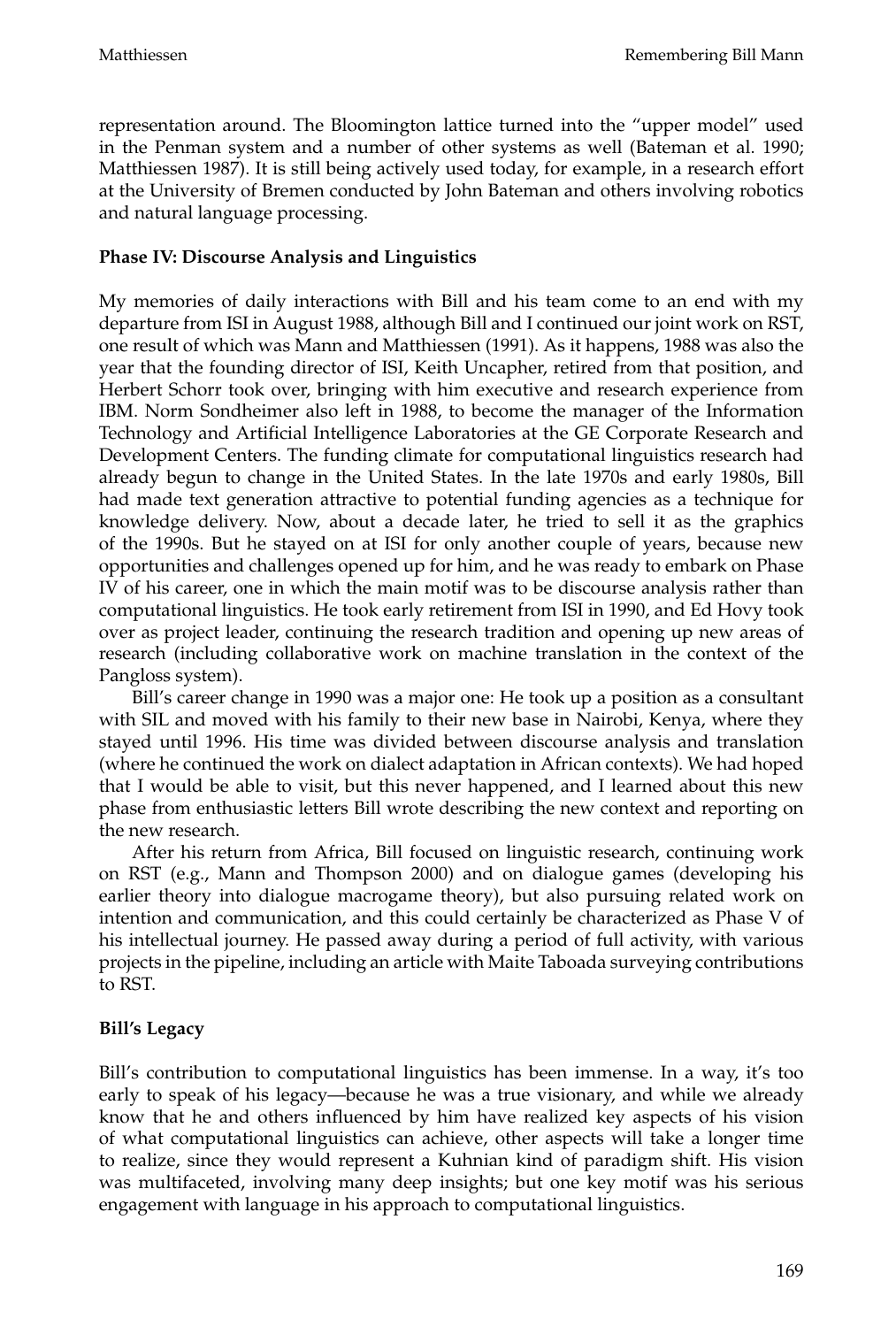Part of Bill's legacy is also the example he gave us of how one can create an academic life guided by a spirit of intellectual curiosity and social responsibility, changing his own career and approach out of conviction rather than because of fashion. He was, as Jim Martin put it to me, in lamenting his death, "a wise fellow, and very kind and considerate." This was, I think, the wisdom of a Renaissance man, equally at home in physics, biblical archaeology, engineering, computer science, computational linguistics, linguistics, and Bible studies—or the game of Go, which he was very good at; but it was also a wisdom he would distill into simple sayings like "Blame's not part of the game" and "Hindsight is wiser than foresight." As a person, he had real presence, radiating a kind of soothing calm, and he was also full of laughter and joy.

## **References**

- Bateman, John A., Robert Kasper, Johanna Moore, and Richard Whitney. 1990. A general organization of knowledge for natural language processing: The penman upper model. Technical report, Information Sciences Institute, University of Southern California.
- Bateman, John A. and Cécile Paris. 1991. *Constraining the deployment of lexicogrammatical resources during text generation: Towards a computational instantiation of register theory*. Mouton de Gruyter, Berlin and New York.
- Becker, J. D. 1975. The phrasal lexicon. In Roger Schank and Bonnie Nash-Webber, editors, *Theoretical issues in natural language processing*. Association for Computational Linguistics, New Brunswick, NJ, pages 38–41.
- Brachman, Ron J. 1979. *On the epistemological status of semantic networks*. Academic Press, New York.
- Cross, Marilyn. 1991. *Choice in text: A systemic approach to computer modelling of variant text production*. Ph.D. thesis, Macquarie University, North Ryde, NSW, Australia.
- Davey, Anthony. 1978. *Discourse production: A computer model of some aspects of a speaker*. Edinburgh University Press, Edinburgh.
- DiMarco, C., G. Hirst, L. Wanner, and J. Wilkinson. 1995. Healthdoc: Customizing patient information and health education by medical condition and personal characteristics. In A. Cawsey, editor, *Proceedings of the Workshop on Patient Education*, Glasgow.
- Fox, Barbara. 1987. *Discourse structure and anaphora: Written and conversational English*. Cambridge University Press, Cambridge.
- Hovy, Eduard. 1988. Planning coherent multisentential text. In *Proceedings of the 26th Annual Meeting of the Association for Computational Linguistics*, pages 163–169, Buffalo.
- Kasper, Robert. 1989. A flexible interface for linking applications to penman's sentence generator. In *Proceedings of the DARPA Workshop on Speech and Natural Language*, Philadelphia, pages 153–158.
- Kasper, Robert and David J. Weber. 1986. User's reference manual for the c quechua adaptation program. Technical Report No. 8, Summer Institute of Linguistics, Dallas, TX.
- Kay, Martin. 1979. Functional grammar. In *Proceedings of the Fifth Annual Meeting of the Berkeley Linguistics Society*, Berkeley, CA, pages 142–158.
- Mann, William C. 1979. Dialogue games. Technical Report ISI/RR-79-77, USC Information Sciences Institute, Marina del Rey, CA.
- Mann, William C. 1982. An overview of the Penman text generation system. Technical Report ISI/RR-83-114, Information Sciences Institute, University of Southern California.
- Mann, William C. 1983. The anatomy of systemic choices. *Discourse Processes*, 8(1):53–74.
- Mann, William C. and Christian M. I. M. Matthiessen. 1991. Functions of language in two frameworks. *Word*, 42(3):231–249.
- Mann, William C., and Thompson, Sandra A. 1988. *Rhetorical structure theory: Toward a functional theory of text organization*. *Text, 8,* 243–281.
- Mann, William C. and Sandra A. Thompson. 2000. Toward a theory of reading between the lines: An exploration in discourse structure and implicit communication. Paper presented at 7th IPrA International Pragmatics Conference.
- Marcu, Daniel. 1997. The rhetorical parsing of natural language texts. In *Proceedings of the 35th Annual Meeting of the Association for Computational Linguistics*, pages 96–103, Madrid, July 7–10.
- Matthiessen, Christian M. I. M. 1981. A grammar and a lexicon for a text